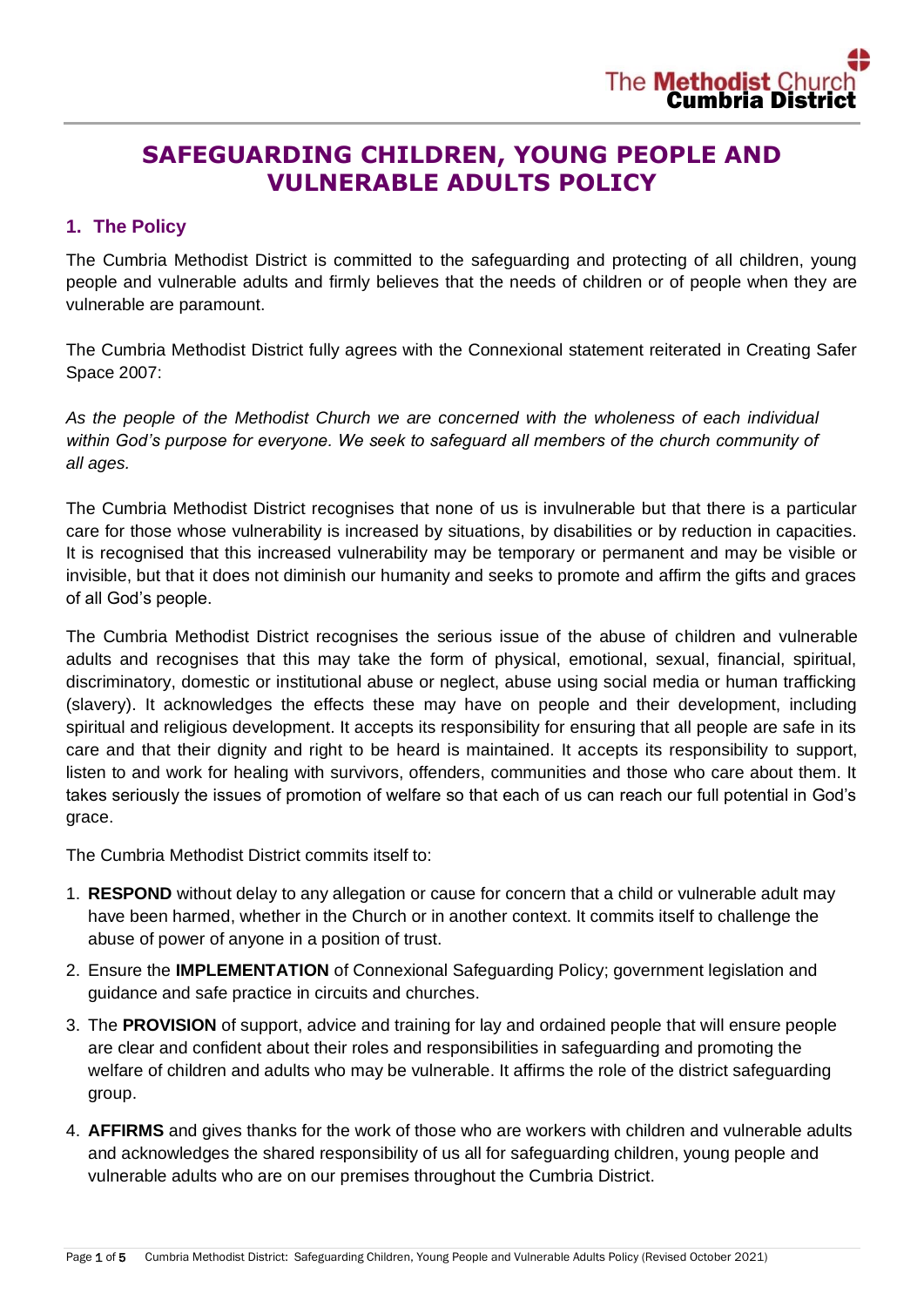# **2. Purpose**

The purposes of this safeguarding policy are to ensure procedures are in place and people are clear about roles and responsibilities for children and vulnerable adults in our care and using our premises. It is to be read in conjunction with the *Safeguarding Policy, Procedures and Guidance for the Methodist Church* (2020).

The full implementation of these policies should achieve the following:

- Church (and all associated activities) is a safer place for everyone
- Communities we serve have confidence that children and vulnerable adults are as safe as possible and that their wellbeing is enhanced in the life of the church.
- **People in the church are alert to unsafe practices and are able to challenge them.**
- Office holders are safely recruited, trained for their roles and are accountable for their activities.
- **People who have experienced abuse are accepted, empowered and supported in maintaining control** over their lives and making informed choices without coercion.
- People who abuse are held accountable to the law and their risk is managed while they are supported and challenged to address their motivations and behaviour.

# **3. Roles and Responsibilities**

## **3.1 District Chair**

The District Chair attends the District Safeguarding Group and should:

- Manage and support the work of the District Safeguarding Officer.
- Through the District Safeguarding Officer, ensure that Superintendent Ministers are aware of their safeguarding responsibilities and enable skills training opportunities to be made available.
- Use the expertise and advice of the District Safeguarding Officer, District Safeguarding Group and, as appropriate, Connexional Team personnel.
- Through the District Safeguarding Officer, ensure that all circuits and churches create and implement their own policies.
- Support the District Safeguarding Officer and the District Safeguarding Group in their work by ensuring an Independent Chair is appointed and that the group are capable of taking forward reports of incidents and allegations promptly and in accordance with good practice.
- Ensure that, where there are district meetings and events, the district policy is implemented.
- Ensure each Superintendent completes an audit/monitoring form after the first Circuit Meeting of each connexional year confirming that policies are in place in each circuit and church and that these have been annually reviewed. Each Superintendent shall send a copy of their circuit's policy to the District Safeguarding Officer for scrutiny by the District Safeguarding Group. The monitoring of this will be a subject of the District Safeguarding Group's report to the District Council.

## **3.2 Independent Chair of the District Safeguarding Group**

As part of the implementation of the recommendations from the President's Inquiry (Safeguarding) 2011, the Methodist Conference affirmed in 2012 that every district must have a group to focus on safeguarding work with children and vulnerable adults and should have an Independent Chair, as set out in the Safeguarding Framework (2010), who:

- should be strongly committed to supporting the District Safeguarding Officer
- should be well-respected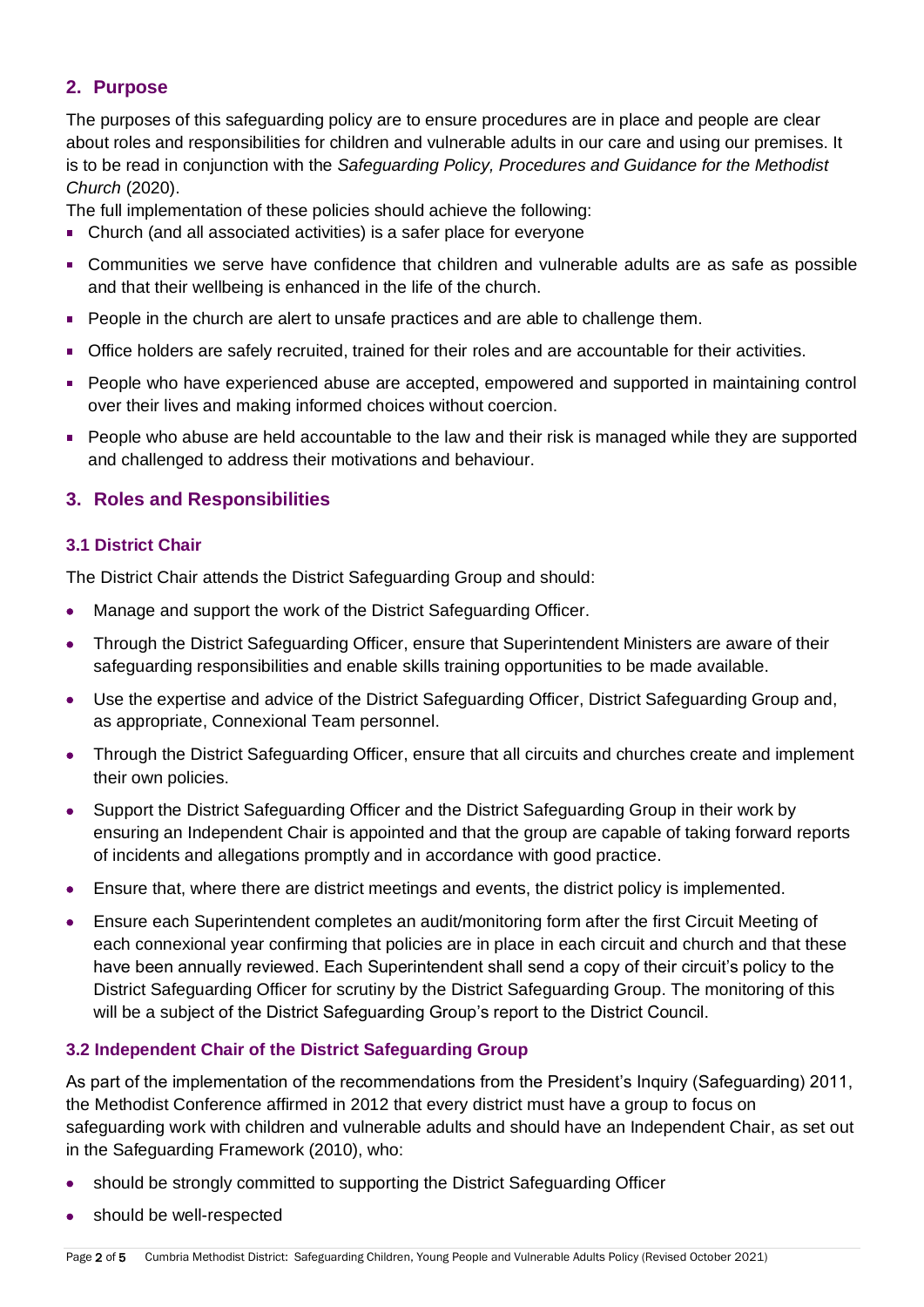- should be able robustly to challenge the district where necessary
- should not be the District Safeguarding Officer, the District Chair, or a close relative of those fulfilling those roles.

# **3.3 District Safeguarding Group**

The District Safeguarding Group will promote the safeguarding of children and vulnerable adults across the district. This responsibility includes ensuring that:

- The group is independently chaired; its business managed in an effective manner and it has a representative membership of ordained and lay people (including the Circuit Safeguarding Officer for each Circuit) across the district including people with experience and/or professional background in safeguarding.
- The group provides support to the District Safeguarding Officer in the fulfilling of their functions and responsibilities within the District, and in turn the District Safeguarding Officer will provide support for the fulfilling of any functions and responsibilities by members of the group within the Circuits, including through the sharing of information and good practice and appropriate reflection on any issues that may be raised.
- Any incidents and allegations are followed up or referred on as necessary with the support of the District Chair (NB the responsibility lies with the Chair or the relevant person in pastoral charge).
- A response is provided to requests for help, advice, information and training.
- Programmes of awareness, training and good practice are initiated.
- Publicity is given to its contact numbers.
- District and connexional policies are effectively implemented.
- The Chair, Superintendents and District Policy Group are updated on any changes to safeguarding policy, practice and guidance.
- A meeting is organised annually to provide support and information on safeguarding issues to Superintendents, Circuit and Church Safeguarding Officers and Foundation Module Trainers.
- A report is delivered to the first District Policy Group meeting of each connexional year by a member of the District Safeguarding Group, which will include a note on the monitoring of district events.
- Collaborative work is undertaken with other relevant groups (eg connexional, regional and ecumenical partners and professional colleagues) on safeguarding issues.

## **3.4 District Safeguarding Officer**

The District Safeguarding Officer has a key role within the Cumbria Methodist District and is required to:

- oversee church, circuit and district compliance with the Methodist Church's safeguarding procedures
- be the focal point of contact for advice and the taking of referrals on all safeguarding matters (the district safeguarding officer MUST always be informed of a disclosure or concern about abuse)
- be accessible by churches about all safeguarding issues, be fully involved and oversee all situations of concern including the establishment and review of all safeguarding contracts
- liaise regularly with designated officers of the local authority and the police as necessary
- undertake safeguarding risk assessments for the implementation of safeguarding contracts and relating to specific cases
- take a lead on working with individual cases in the district, including representing the Church in meetings with external organisations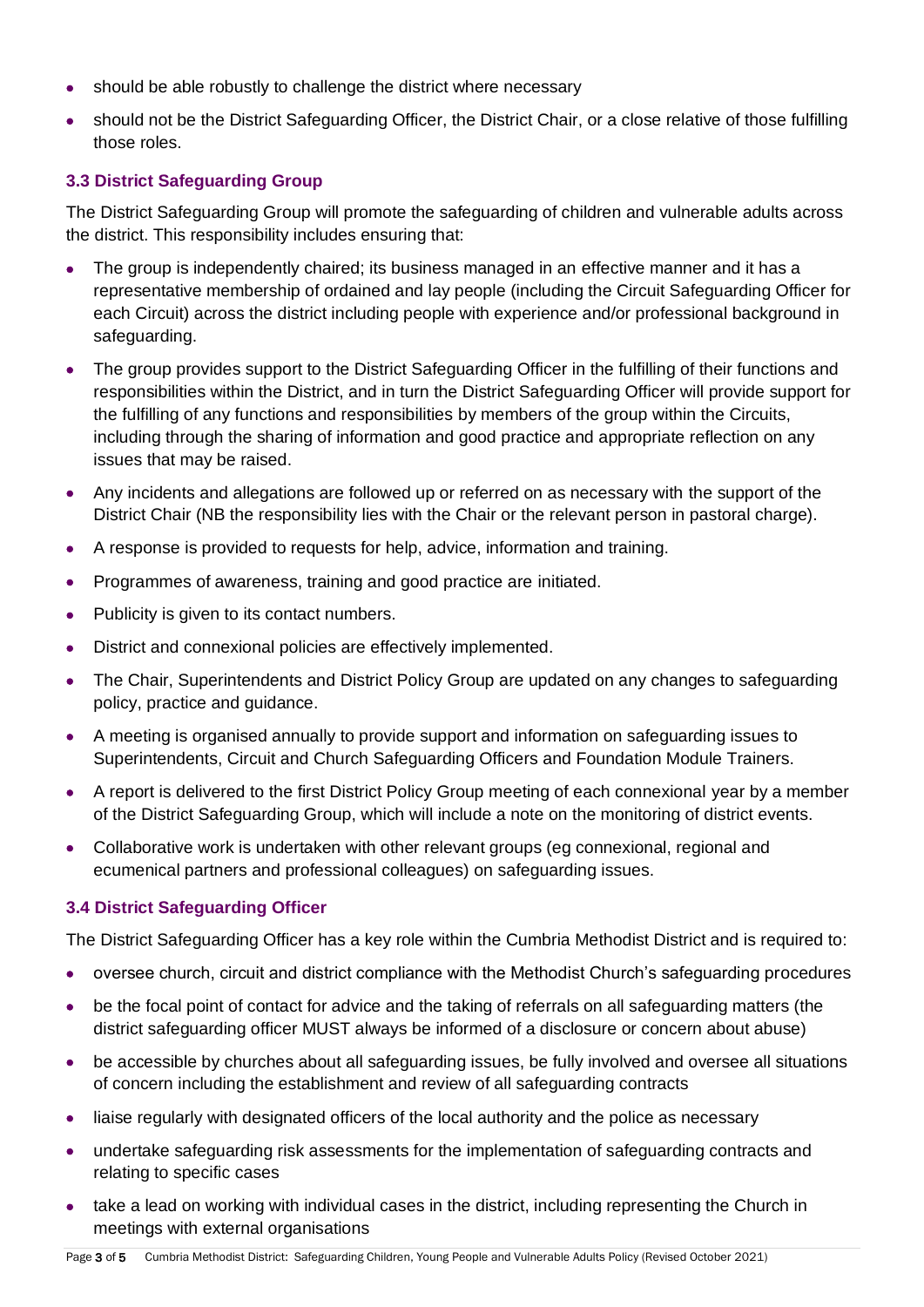- refer cases, as required, to the relevant Connexional Casework Supervisor, and liase appropriately with the Local Area Designated Officer ('LADO') and other statutory agencies, and with ecumenical colleagues.
- have a clear understanding of the issues facing faith communities as they seek to make their places of worship a safe place for children and vulnerable adults
- be committed to personal continuing development and to the provision of safeguarding training opportunities within the district.

#### **3.5 Circuit Meetings**

• It is the responsibility of each Circuit Meeting to appoint a Circuit Safeguarding Officer and there should be no gaps in this crucial provision. It is not appropriate for any minister to fill any gap, because of the potential conflict of roles. The role will usually be undertaken on a voluntary basis although expenses should be met. If, for any reason, it is not possible to fill this role then it will automatically defer to the Circuit Stewards to fulfil the duties until a suitable person can be appointed.

## **3.6 Church Councils**

• It is the responsibility of each Church Council to appoint a Church Safeguarding Officer and there should be no gaps in this crucial provision. It is not appropriate for the minister to fill any gap, because of the potential conflict of roles. The role will usually be undertaken on a voluntary basis although expenses should be met. If, for any reason, it is not possible to fill this role then it will automatically defer to the Church Stewards to fulfil the duties until a suitable person can be appointed.

## **3.7 The Church & Circuit Safeguarding Officers**

- These roles support the District Safeguarding Officer in the implementation of good safeguarding practice across Circuits and churches. Given the variety of provision across the Connexion, the formulation of these roles can vary. In some areas, particularly rural areas, clusters of churches can appoint a coordinator. In large churches there may need to be more than one individual. No church should be without a safeguarding officer and this person's name should be advertised.
- act as the first port of call for concerns and a link with the District Safeguarding Officer.
- together with the minister in pastoral charge or the Superintendent, ensure that the Church Council/Circuit Meeting is fulfilling its safeguarding responsibilities as set out in the Safeguarding Framework.
- advise on safer recruitment and safe working practices (bringing the policies to life locally).
- oversee the DBS (Disclosure and Barring Service) application process.
- act as safeguarding champion, ensuring that safeguarding work with children and vulnerable adults is visible and prioritised - for example through featuring on Church Council and Circuit Meeting agendas at every meeting.
- coordinate the provision of safeguarding training and maintain records of attendance.
- attend the Safeguarding Officer's Update Morning annually [usually in March]
- support the District Safeguarding Officer and Minister in the management of Safeguarding Agreements, for example through coordinating regular meetings.
- the Circuit Safeguarding Officer has an additional responsibility to support the work of Church Safeguarding Officers.

## **Understanding of:**